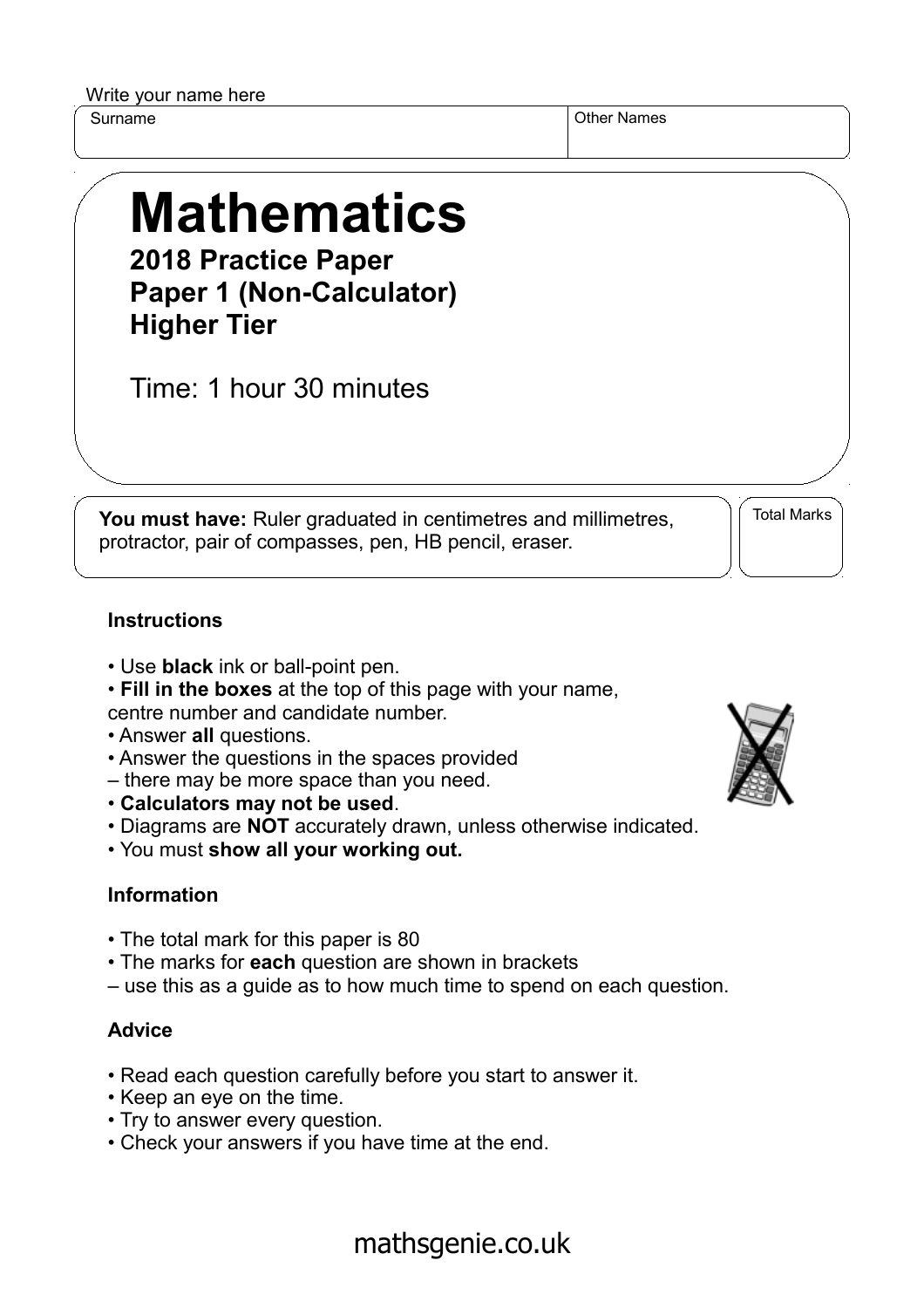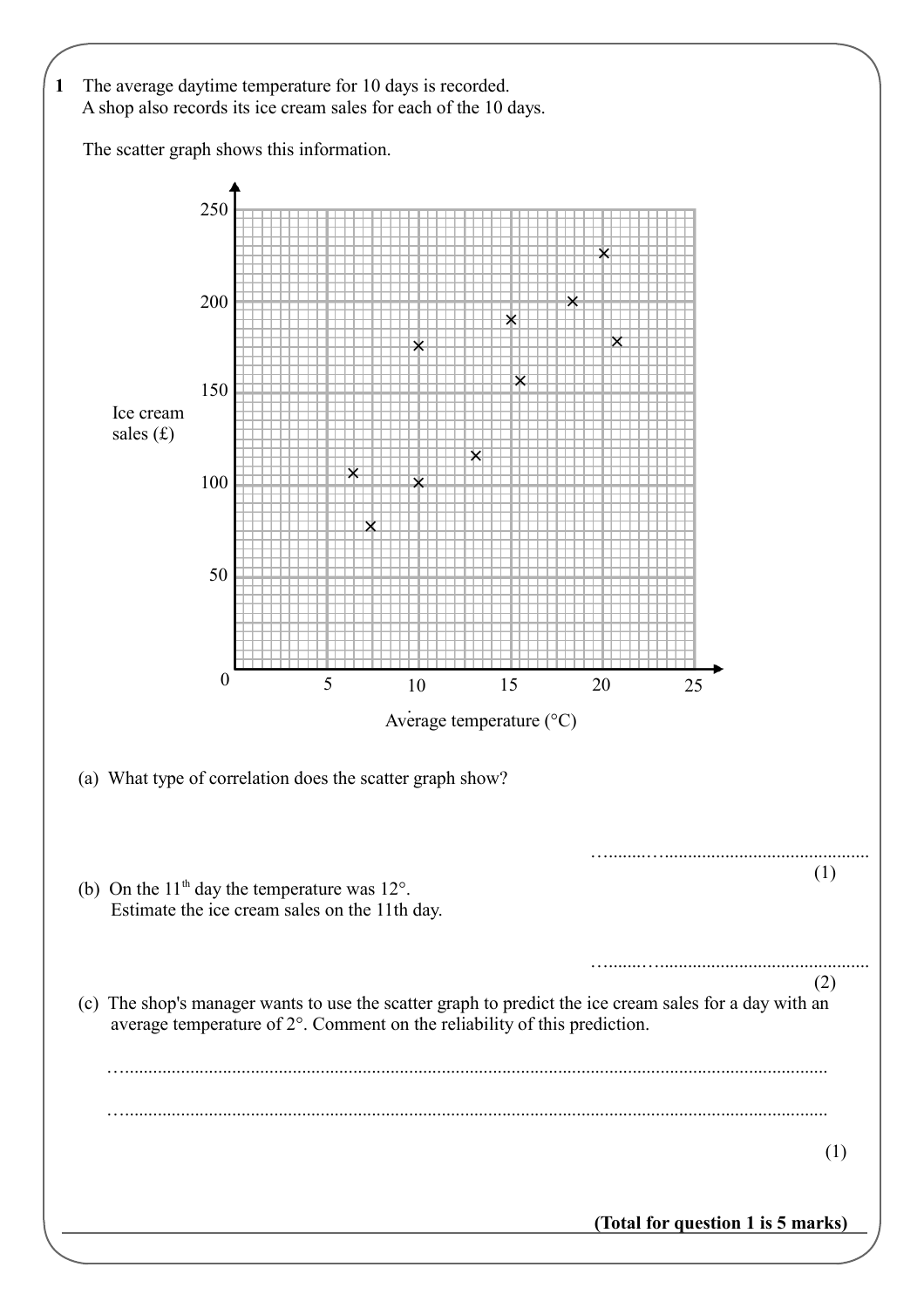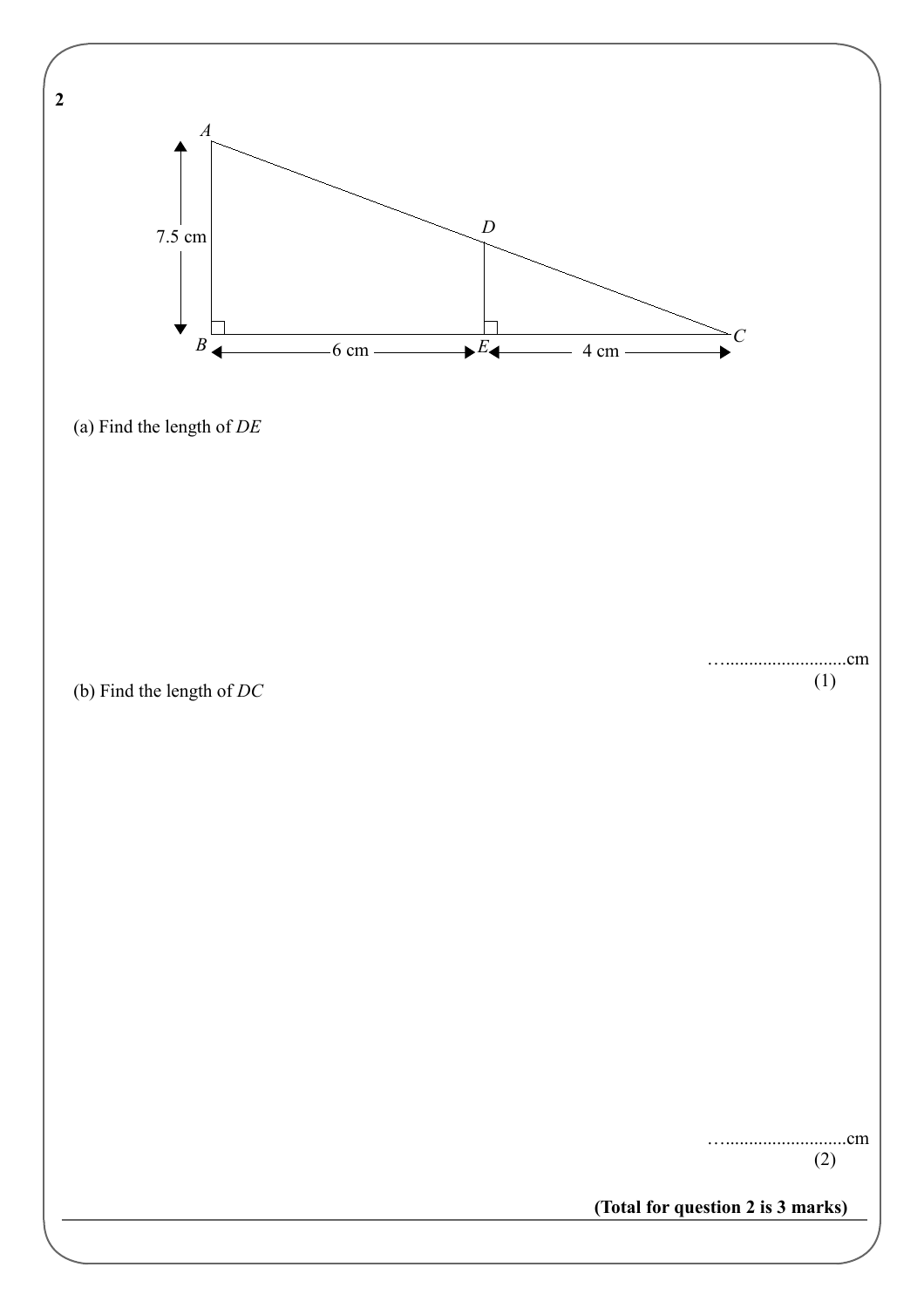**3** Stevie has some marbles. Freddie has twice as many marbles are Stevie. Danny has 5 more marbles than Freddie.

In total they have 55 marbles.

How many marbles does Danny have?

…..........................

**(Total for question 3 is 3 marks)**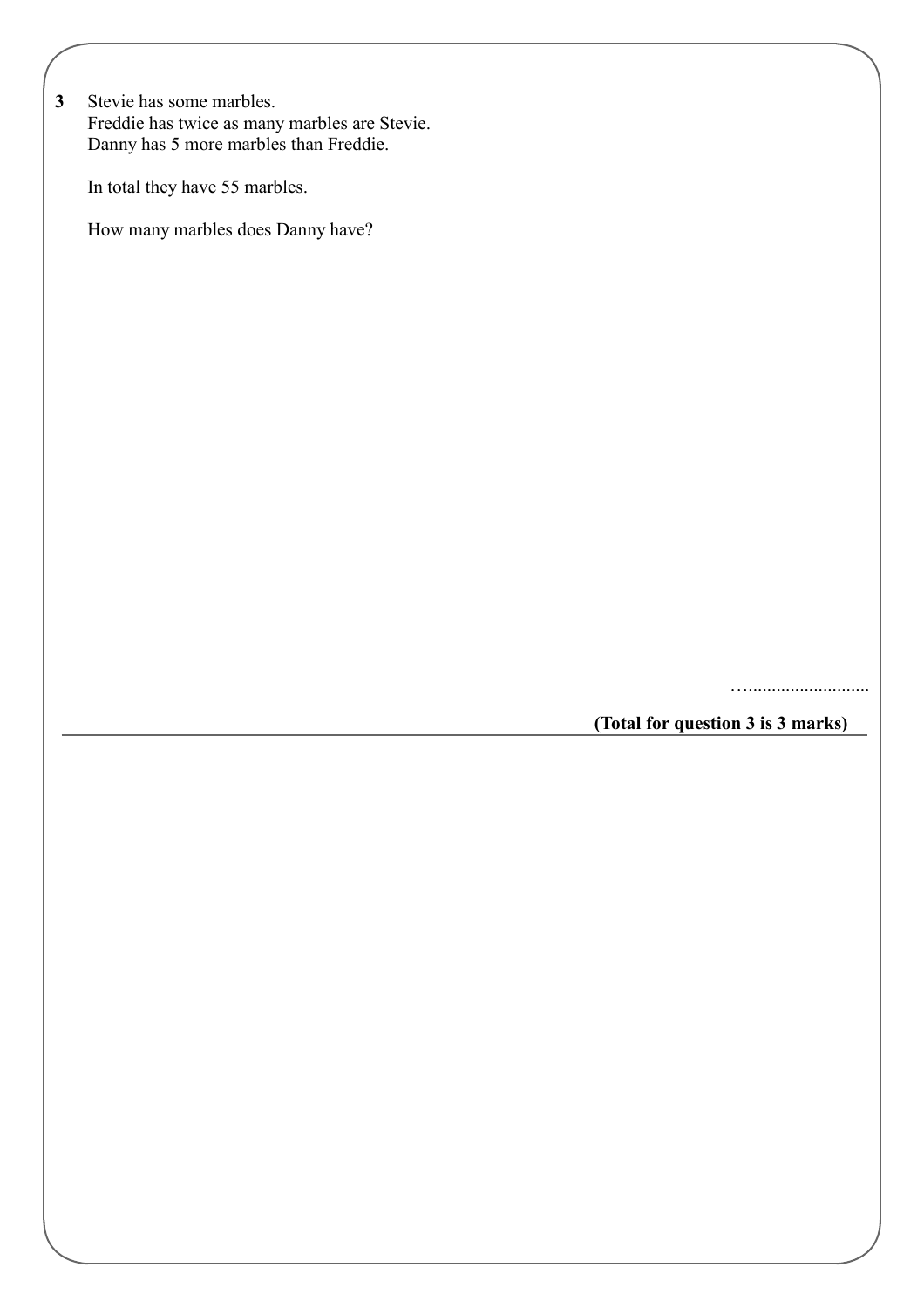| 4 Rachel drives 300 miles from London to Newcastle.                             |
|---------------------------------------------------------------------------------|
| She drives the first 165 miles at an average speed of 60 mph.                   |
| From this point it takes Rachel 3 hours and 15 minutes to complete her journey. |

What was Rachel's average speed for the whole journey?

…..........................mph

**(Total for question 4 is 4 marks)**

**5** In a sale, normal prices are reduced by 25%. Freddie bought a car in the sale. The sale price of the car was £7500. Work out the normal price of the car.

|--|--|--|--|--|--|

**(Total for question 5 is 2 marks)**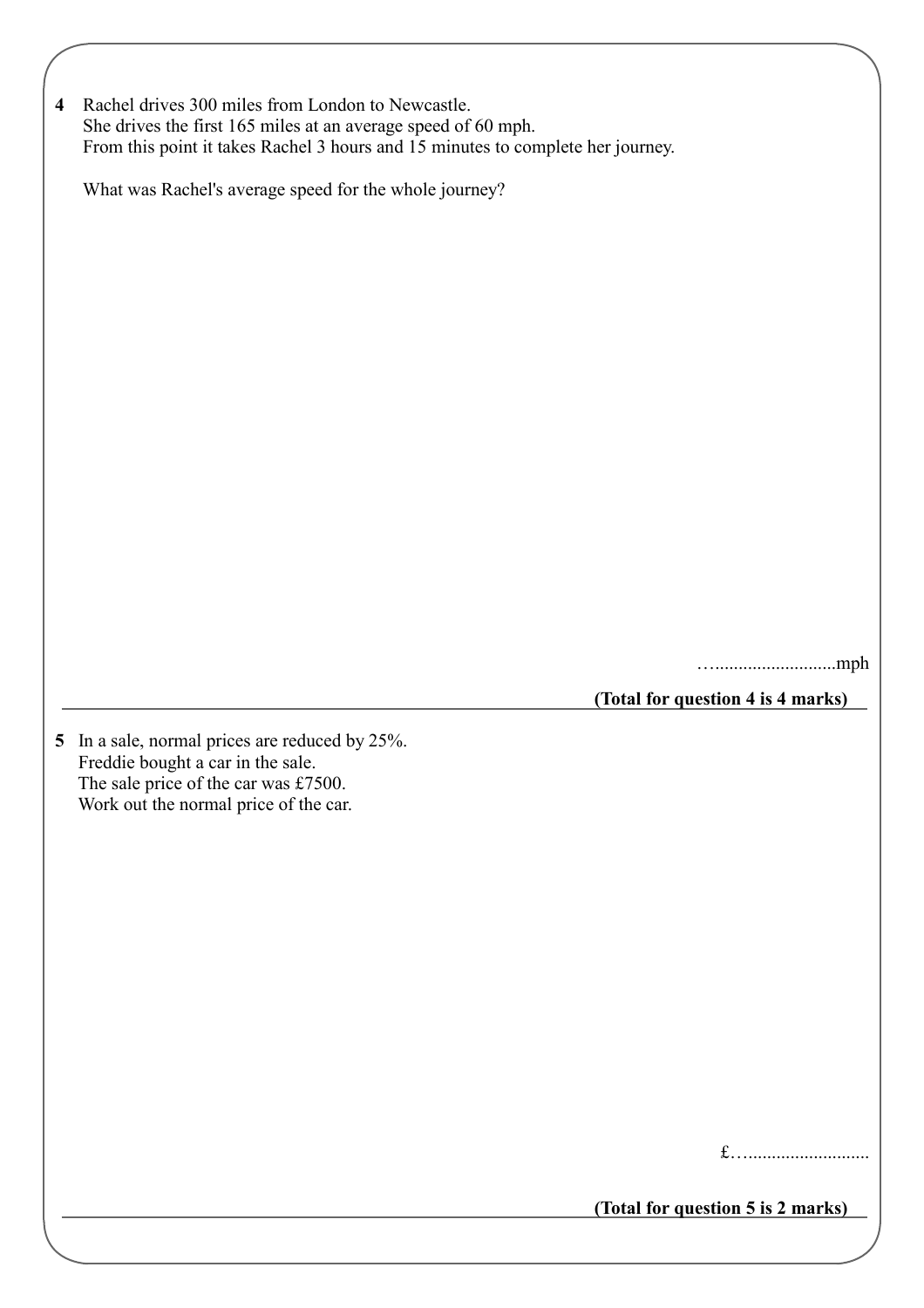| The distance from Earth to Mars is approximately 7.834 $\times$ 10 <sup>10</sup> m.<br>The distance from Earth to Neptune is approximately $4.3514 \times 10^{12}$ m. |     |  |  |  |  |
|-----------------------------------------------------------------------------------------------------------------------------------------------------------------------|-----|--|--|--|--|
| (a) Estimate how many times further away Neptune is from Earth than Mars is from Earth.                                                                               |     |  |  |  |  |
|                                                                                                                                                                       |     |  |  |  |  |
|                                                                                                                                                                       |     |  |  |  |  |
|                                                                                                                                                                       |     |  |  |  |  |
|                                                                                                                                                                       |     |  |  |  |  |
|                                                                                                                                                                       |     |  |  |  |  |
| (b) Is your answer to part (a) an underestimate or an overestimate?                                                                                                   | (3) |  |  |  |  |
| Give a reason for your answer.                                                                                                                                        |     |  |  |  |  |
|                                                                                                                                                                       |     |  |  |  |  |
|                                                                                                                                                                       |     |  |  |  |  |
|                                                                                                                                                                       | (1) |  |  |  |  |
| (Total for question 6 is 4 marks)                                                                                                                                     |     |  |  |  |  |
|                                                                                                                                                                       |     |  |  |  |  |
| Write 240 as a product of its prime factors.                                                                                                                          |     |  |  |  |  |
|                                                                                                                                                                       |     |  |  |  |  |
|                                                                                                                                                                       |     |  |  |  |  |
|                                                                                                                                                                       |     |  |  |  |  |
|                                                                                                                                                                       |     |  |  |  |  |
|                                                                                                                                                                       |     |  |  |  |  |
|                                                                                                                                                                       |     |  |  |  |  |
|                                                                                                                                                                       |     |  |  |  |  |
|                                                                                                                                                                       |     |  |  |  |  |
|                                                                                                                                                                       |     |  |  |  |  |
|                                                                                                                                                                       |     |  |  |  |  |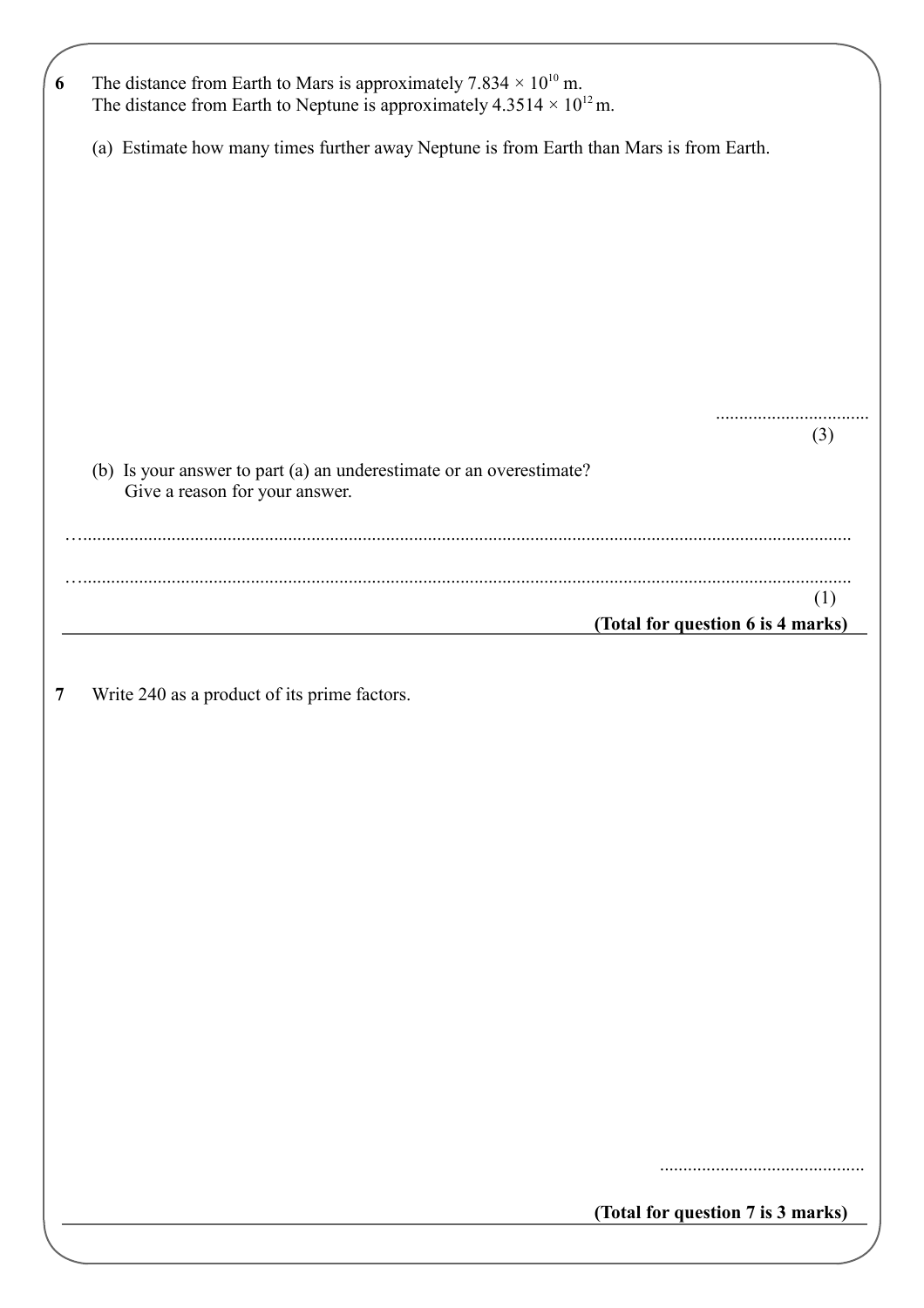**8** Two maths classes, class A and class B, took a test.

 The mean score of the 18 students in class A was 50%. The mean score of the 22 students in class B was 70%.

What was the mean score of all 40 students?

…..........................%

**(Total for question 8 is 3 marks)**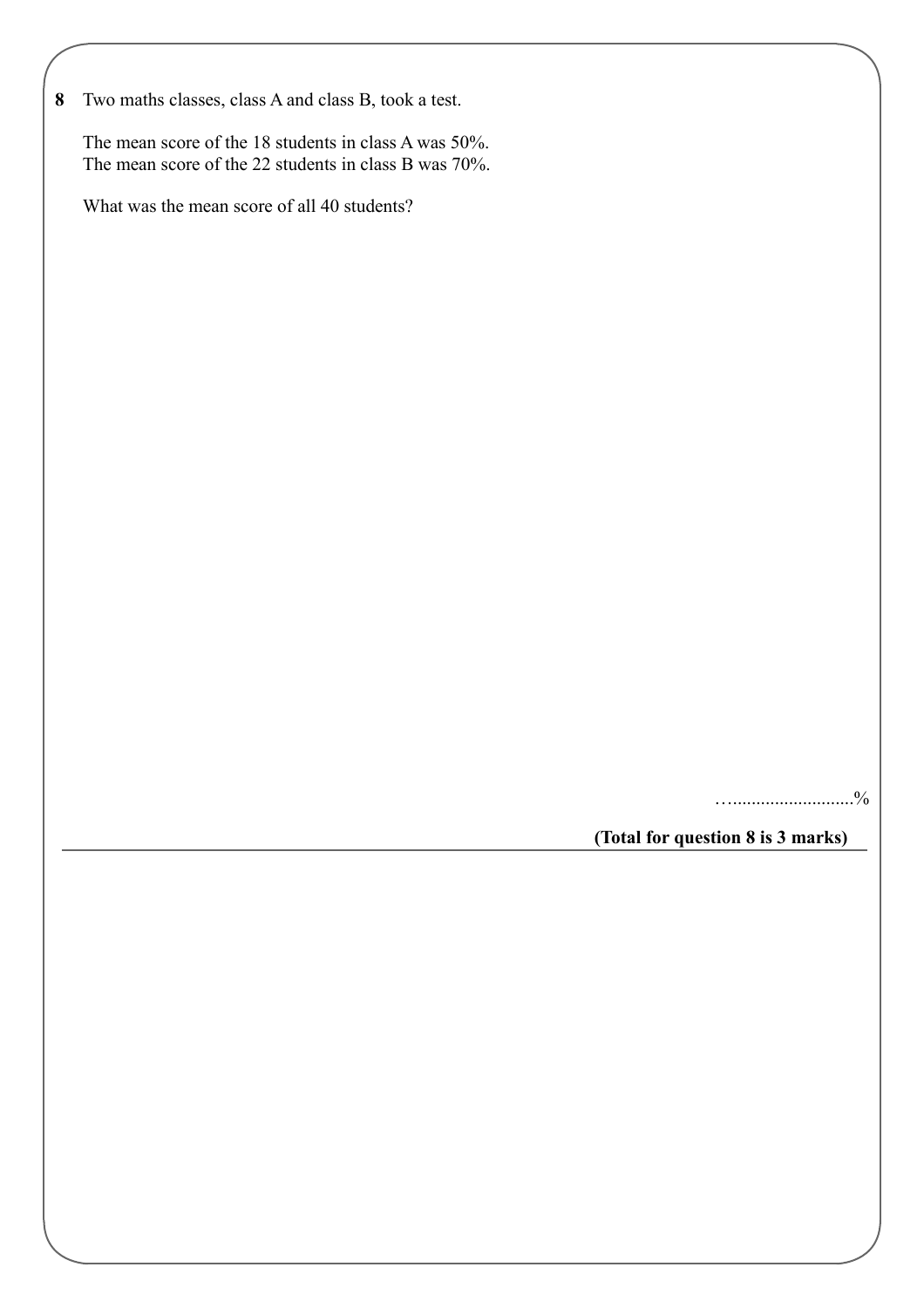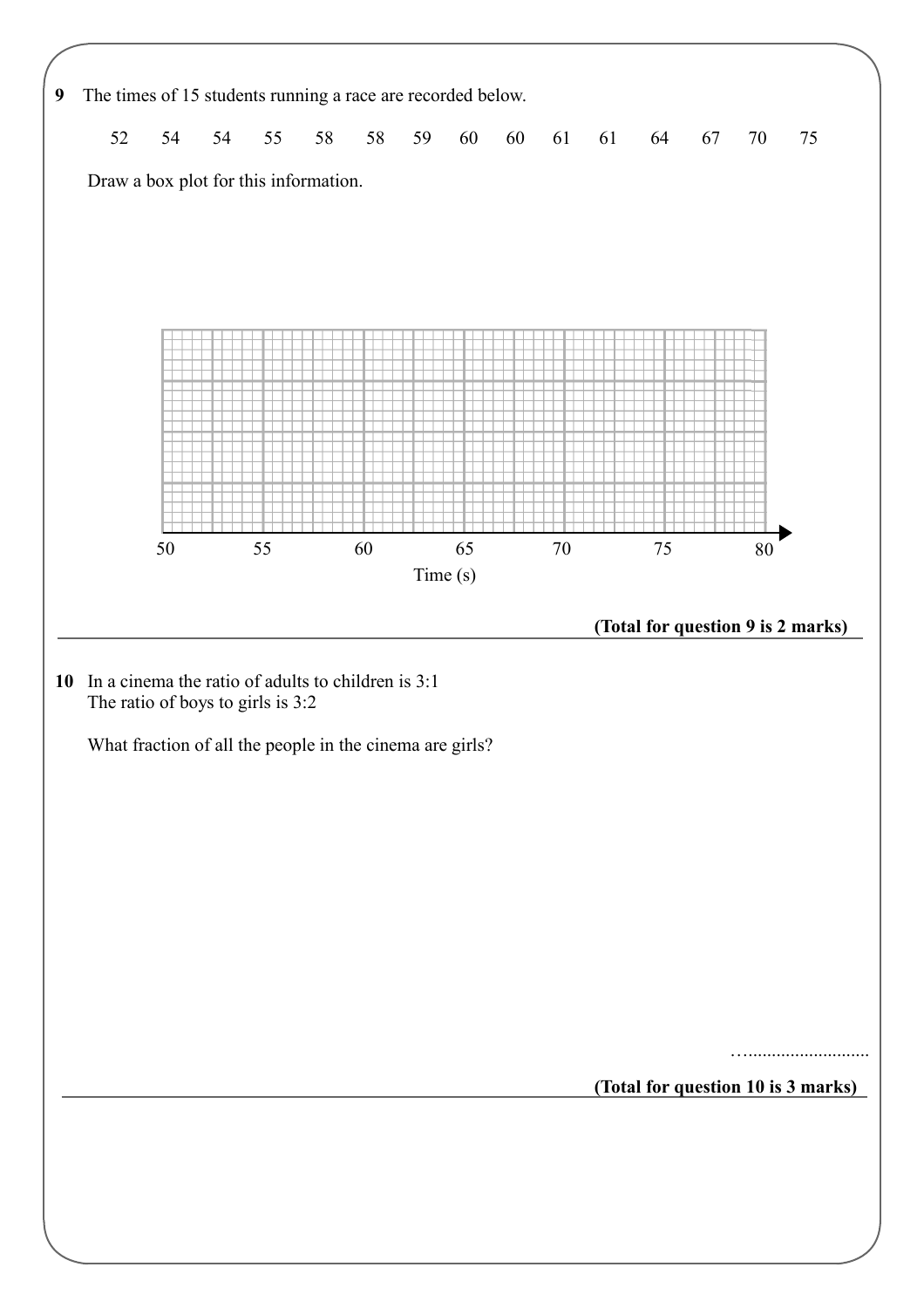**11** Expand and Simplify  $(x+5)(x-3)(2x-1)$ **(Total for question 11 is 3 marks)** .................................................................................... **12** Solve the inequality  $x^2 + 8x - 33 > 0$ **(Total for question 12 is 4 marks)** ....................................................................................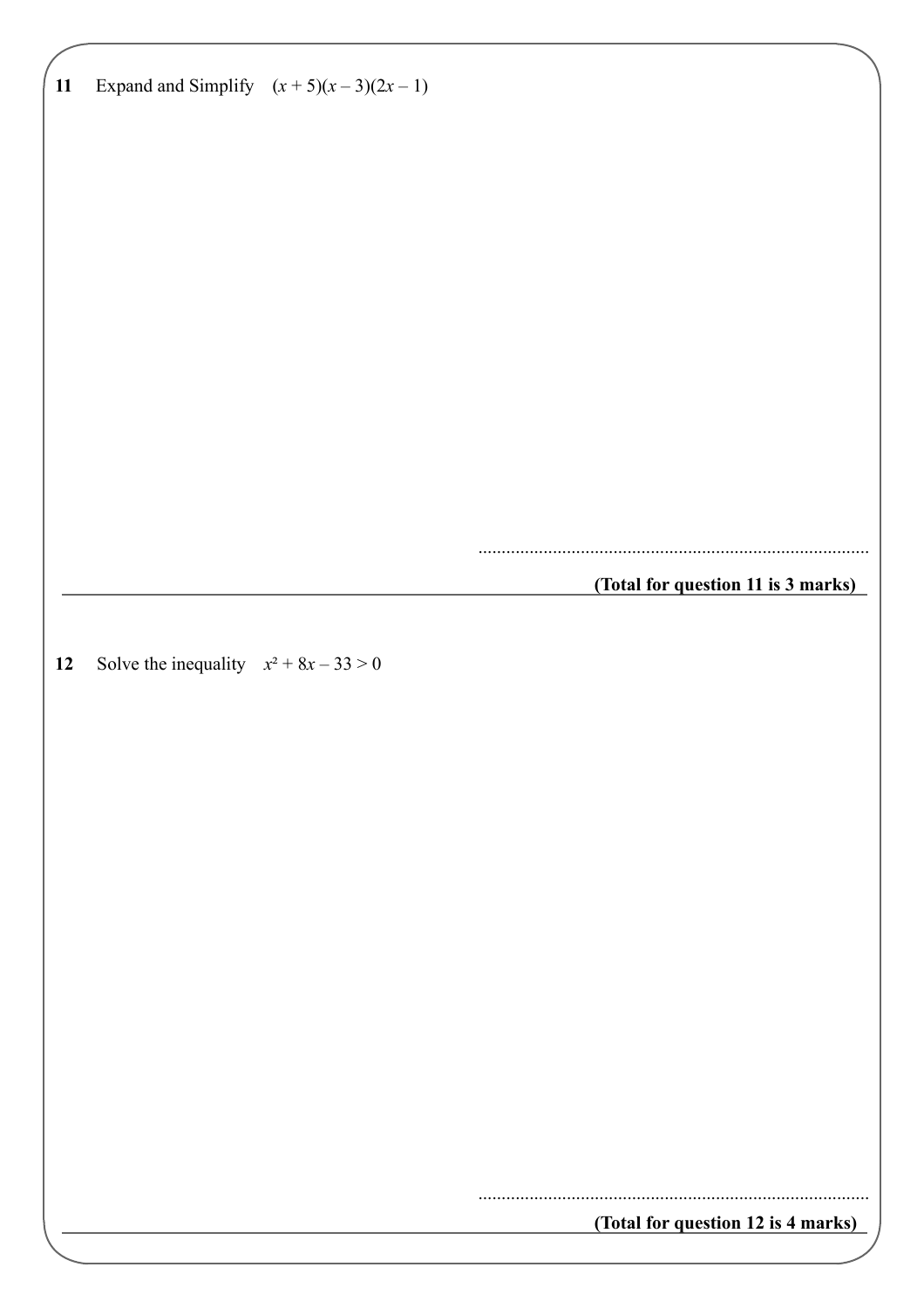|    | Prove algebraically that the recurring decimal 0.681 can be written as $\frac{15}{22}$<br>13 |                                    |
|----|----------------------------------------------------------------------------------------------|------------------------------------|
|    |                                                                                              |                                    |
|    |                                                                                              |                                    |
|    |                                                                                              |                                    |
|    |                                                                                              |                                    |
|    |                                                                                              |                                    |
|    |                                                                                              |                                    |
|    |                                                                                              |                                    |
|    |                                                                                              | (Total for question 13 is 2 marks) |
|    |                                                                                              |                                    |
|    |                                                                                              |                                    |
|    | Make x the subject of the formula $2x + a = b(x - 2)$                                        |                                    |
|    |                                                                                              |                                    |
|    |                                                                                              |                                    |
|    |                                                                                              |                                    |
|    |                                                                                              |                                    |
|    |                                                                                              |                                    |
| 14 |                                                                                              |                                    |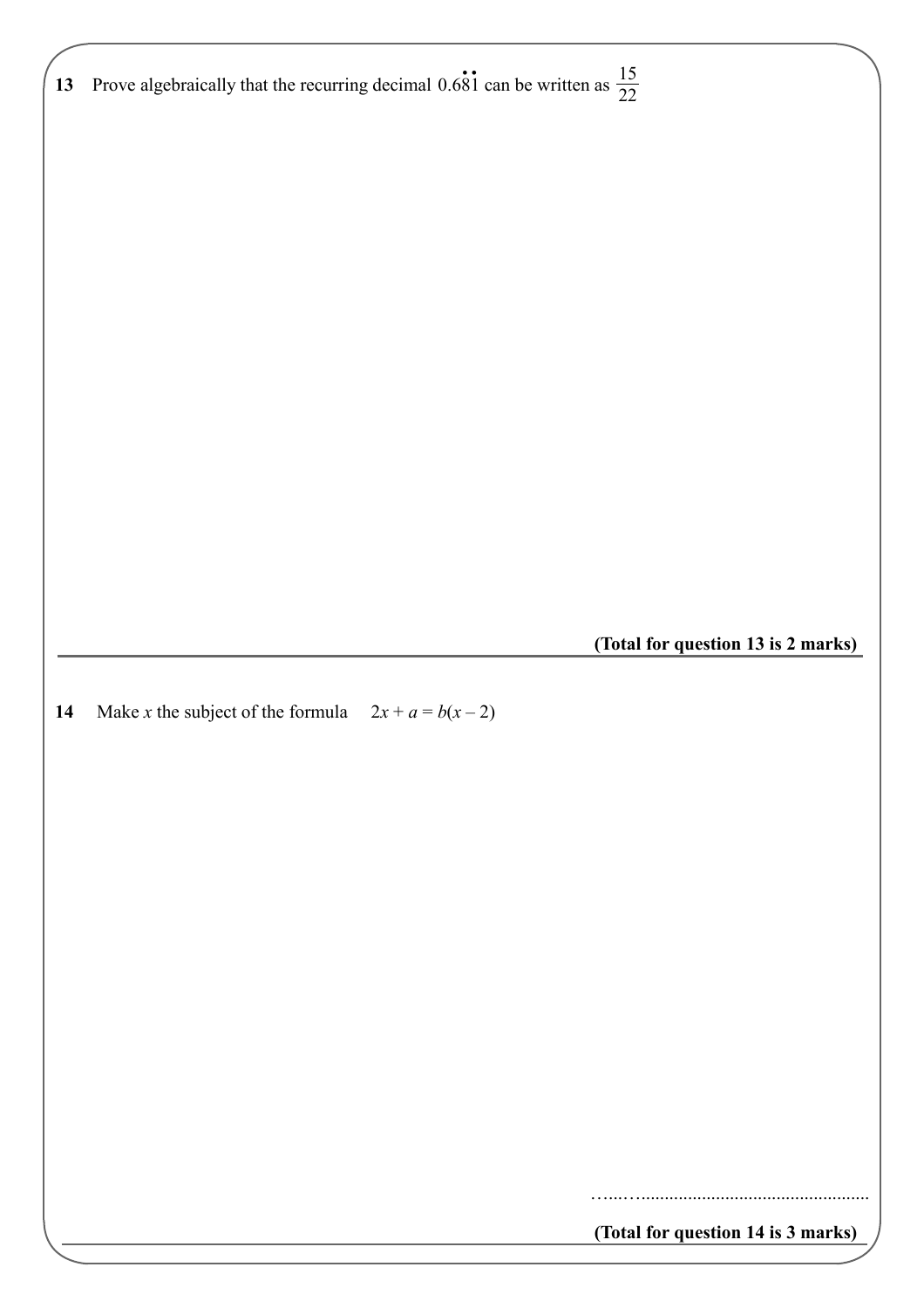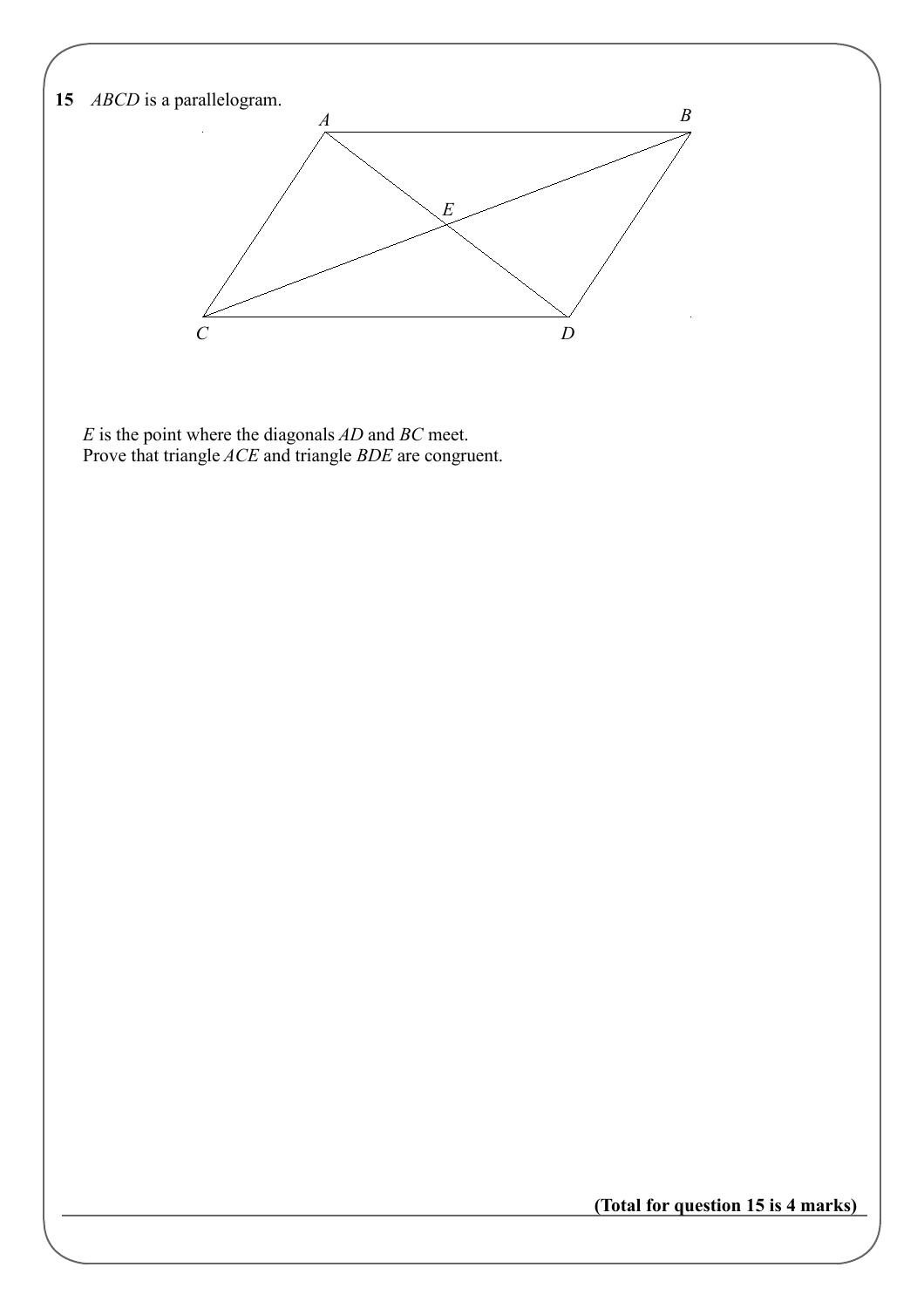| 16 Prove that the sum of the squares of two consecutive odd numbers is always 2 more than a multiple of 8 |  |  |  |  |
|-----------------------------------------------------------------------------------------------------------|--|--|--|--|
|                                                                                                           |  |  |  |  |

**(Total for question 16 is 2 marks)**

**17** Find the value of  $\begin{pmatrix} 1 \\ 1 \end{pmatrix}$ 64  $\frac{1}{125}$ 

 $-\frac{2}{3}$ 3

> **(Total for question 17 is 2 marks)** .................................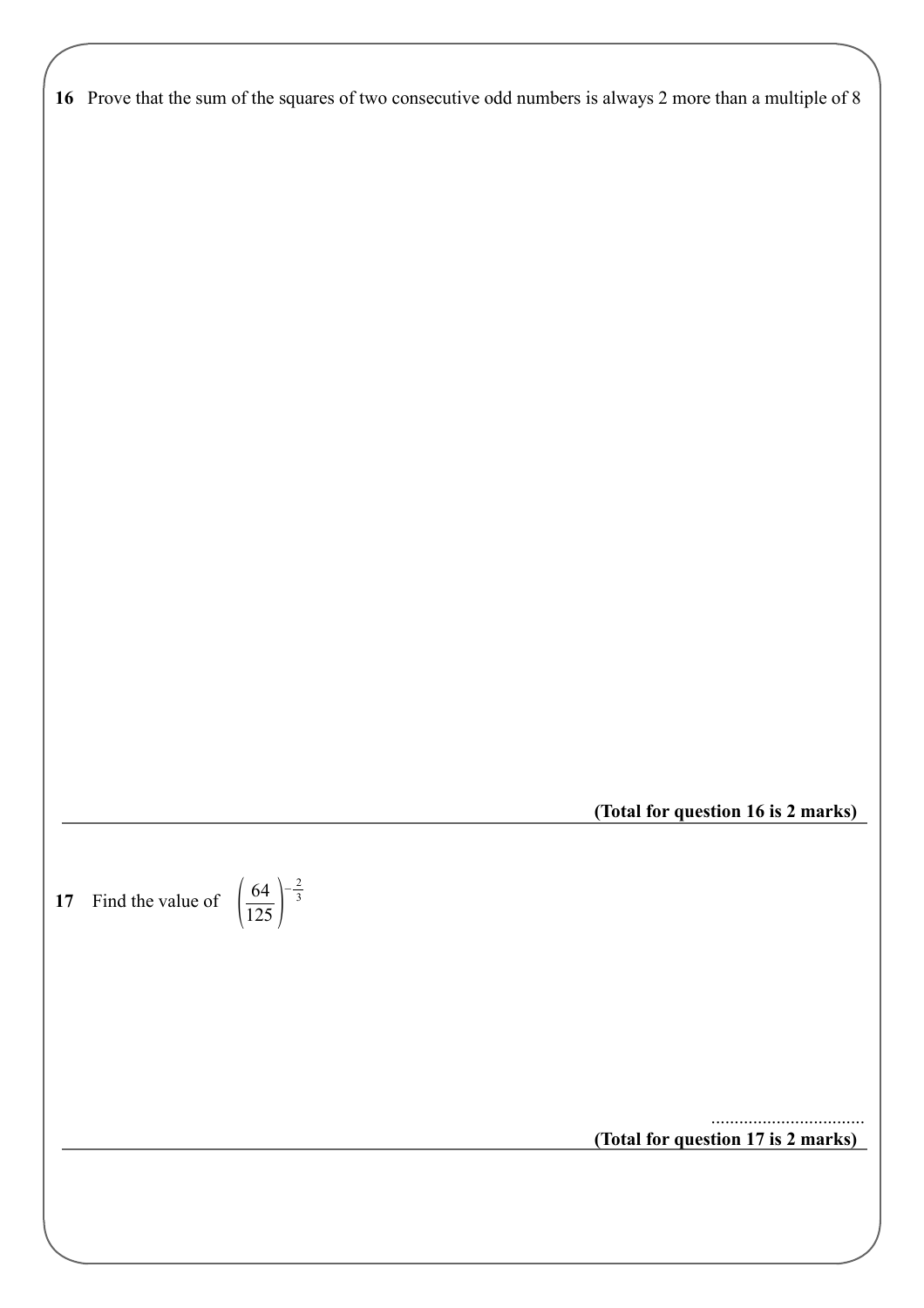**18** *c* is inversely proportional to *d* When  $c = 15$ ,  $d = 4$ Find the value of *c* when  $d = 12$ *c* =….......................... **(Total for question 18 is 3 marks) 19** Simplify fully  $\frac{(4 + 2\sqrt{3})(4 - 2\sqrt{3})}{\sqrt{3}}$ You must show all your working. **(Total for question 19 is 3 marks)** 11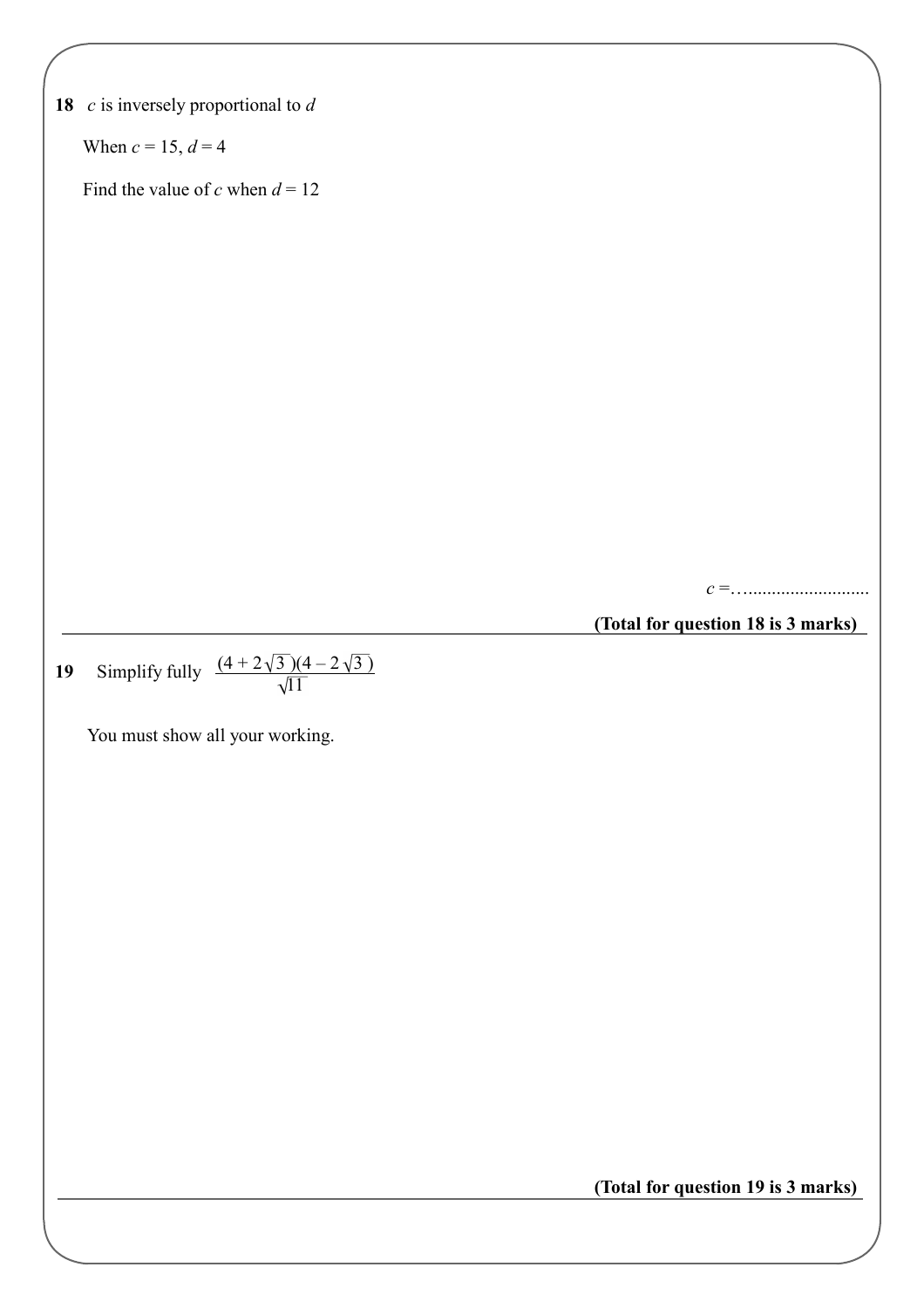**20** There are 6 red counters and 3 blue counters in a bag.

Joe takes at random a counter from the bag and does not replace it.

He then takes at random a second counter from the bag.

Calculate the probability that Joe has one counter of each colour.

…..........................

**(Total for question 20 is 3 marks)**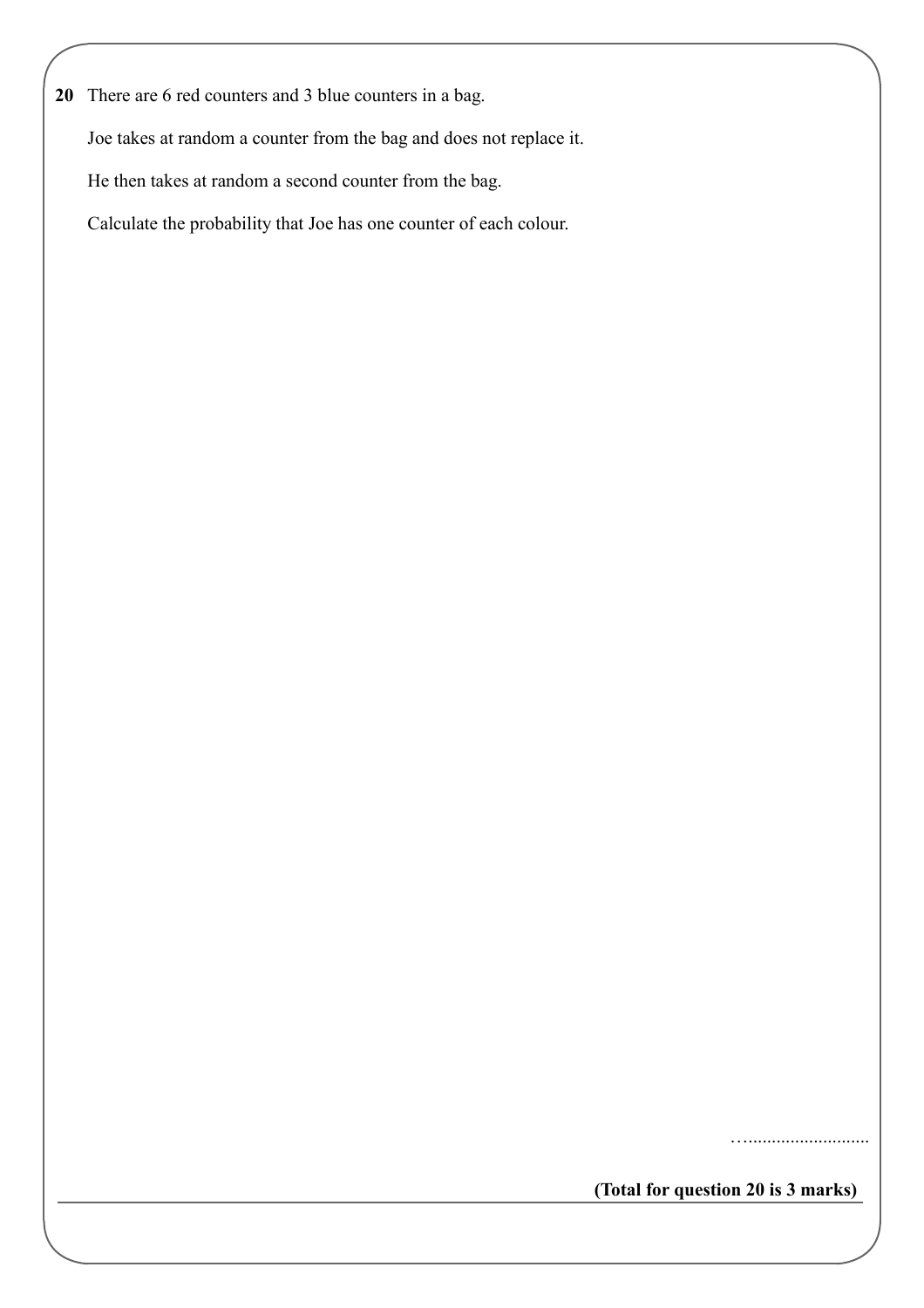**21** Solve the simultaneous equations

$$
x^2 + y^2 = 26
$$

$$
2x - y = 3
$$

*x* = …..........................

*y* = …..........................

**(Total for question 21 is 5 marks)**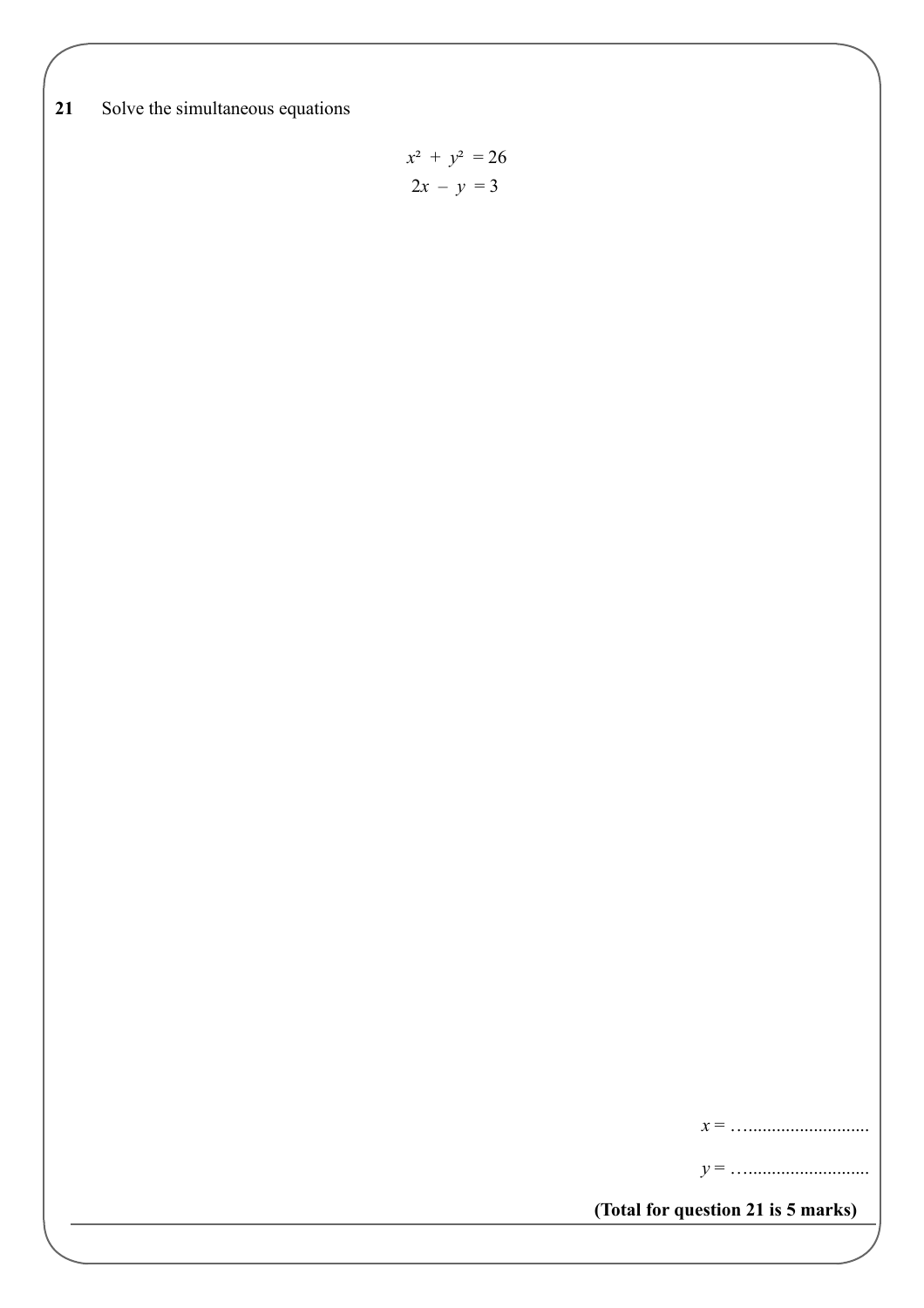**22** The line *l* is a tangent to the circle  $x^2 + y^2 = 29$  at the point *A*. A is the point  $(2, 5)$ .

 The line *l* crosses the *x* axis at the point *C*. Work out the area of triangle *OAC*.

**(Total for question 22 is 5 marks)**

…................…................................................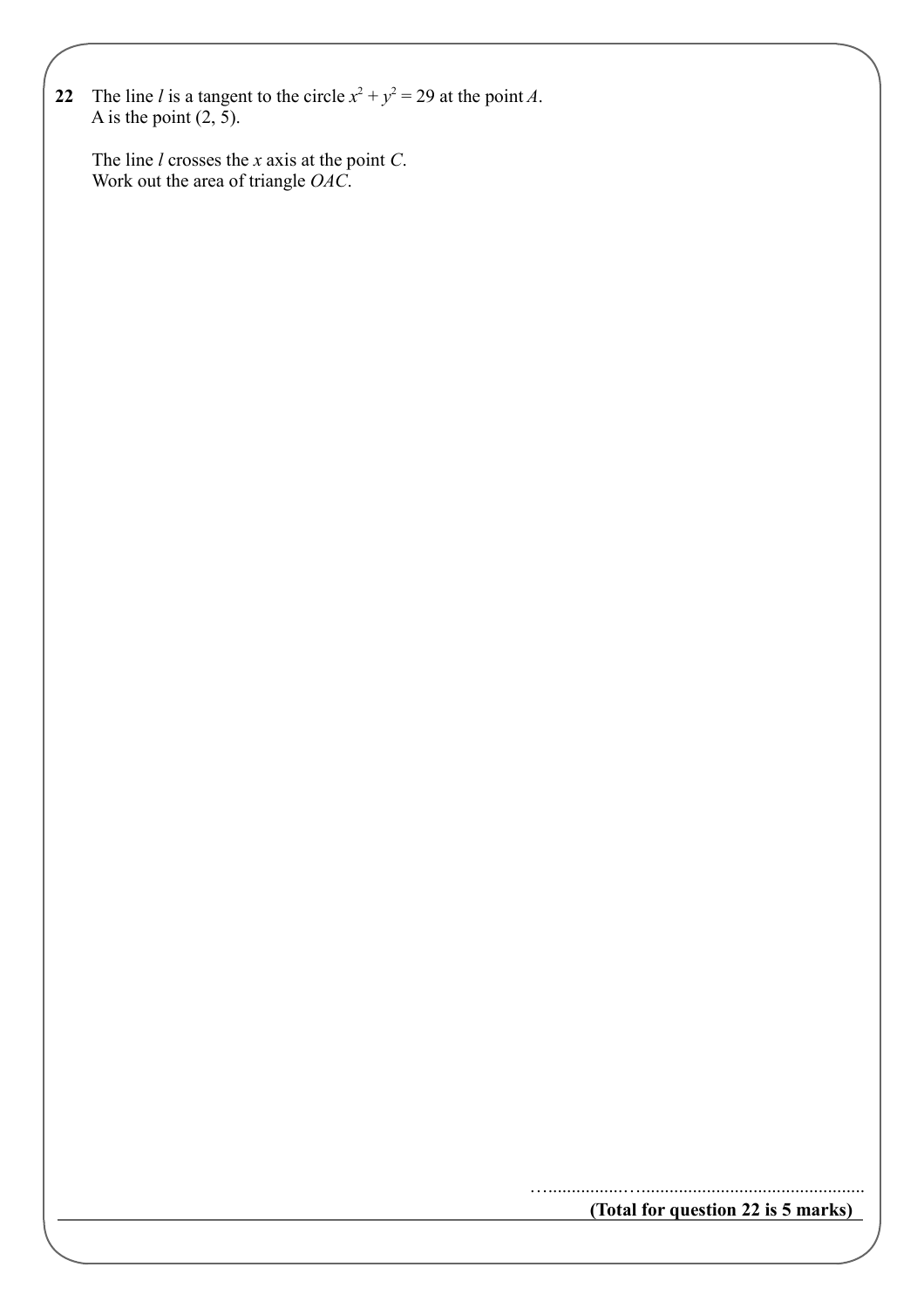

D is the point on OC such that OD:DC = 2:1

E is the midpoint of BC

Show that A, D and E are on the same straight line.

**(Total for question 23 is 4 marks)**